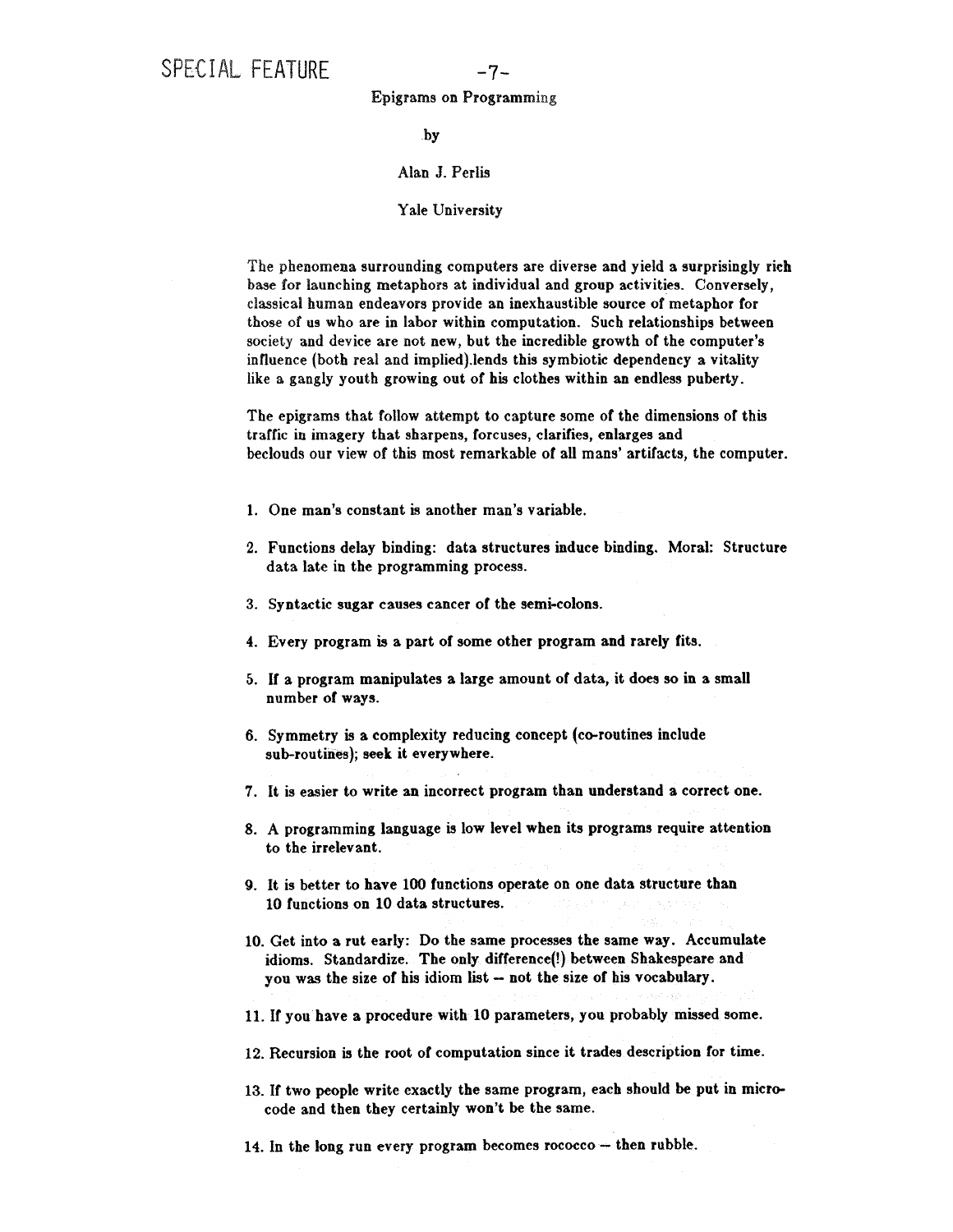- 15. Everything should be built top-down, except the first time.
- 16. Every program has (at least) two purposes: the one for which it was written and another for which it wasn't.
- 17. If a listener nods his head when you're explaining your program, wake him up.
- 18. A program without a loop and a structured variable isn't worth writing.
- 19. A language that doesn't affect the way you think about programming, is not worth knowing.
- 20. Wherever there is modularity there is the potential for misunderstanding: Hiding information implies a need to check communication.
- 21. Optimization hinders evolution.
- 22. A good system can't have a weak command language.
- 23. To understand a program you must become both the machine and the program.
- 24. Perhaps if we wrote programs from childhood on, as adults we'd be able to read them.
- 25. One can only display complex information in the mind. Like seeing, movement or flow or alteration of view is more important than the static picture, no matter how lovely.
- 26. There will always be things we wish to say in our programs that in all known languages can only be said poorly.
- 27. Once you understand how to write a program get someone else to write it.
- 28. Around computers it is difficult to find the correct unit of time to measure progress. Some cathedrals took a century to complete. Can you imagine the grandeur and scope of a program that would take as long?
- 29. For systems, the analogue of a face-lift is to add to the control graph an edge that creates a cycle, not just an additional node.
- 30. In programming, everything we do is a special case of something more general- and often we know it too quickly.
- 31. Simplicity does not precede complexity, but follows it.
- 32. Programmers are not to be measured by their ingenuity and their logic but by the completeness of their case analysis.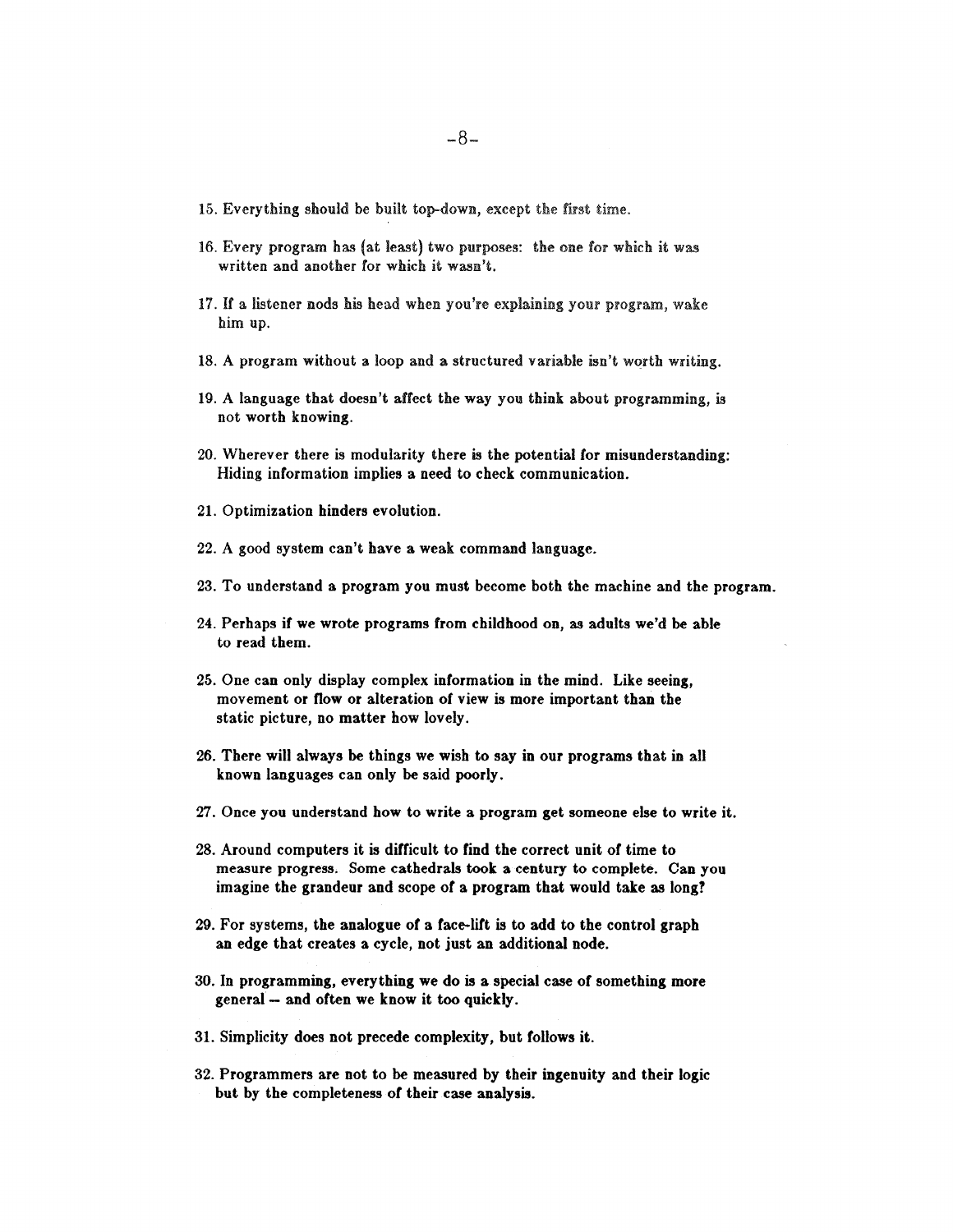- 33. The llth commandment was "Thou Shait Compute" or "Thou Shalt Not Compute ~  **<sup>I</sup>**forget which.
- 34. The string is a stark data structure and everywhere it is passed there is much duplication of process. It is a perfect vehicle for hiding information.
- 35. Everyone can be taught to sculpt: Michelangelo would have had to be taught how not to. So it is with the great programmers.
- 36. The use of a program to prove the 4-color theorem will not change mathematics - it merely demonstrates that the theorem, a challenge for a century, is probably not important to mathematics.
- 37. The most important computer is the one that rages in our skulls and ever seeks that satisfactory external emulator. The standarization of real computers would be a disaster - and so it probably won't happen.
- 38. Structured Programming supports the law of the excluded muddle.
- 39. Re graphics: A picture is worth 10K words but only those to describe the picture. Hardly any sets of 10K words can be adequately described with pictures.
- 40. There are two ways to write error-free programs; only the third one works.
- 41. Some programming languages manage to absorb change, but withstand progress.
- 42. You can measure a programmer's perspective by noting his attitude on the continuing vitality of FORTRAN.
- 43. In software systems it is often the early bird that makes the worm.
- 44. Sometimes I think the only universal in the computing field is the fetch-execute cycle.
- 45. The goal of computation is the emulation of our synthetic abilities, not the understanding of our analytic ones.
- 46. Like punning, programming is a play on words.
- 47. As Will Rogers would have said, "There is no such thing as a free variable."
- 48. The best book on programming for the layman is "Alice in Wonderland"; but that's because it's the best book on anything for the layman.
- 49. Giving up on assembly language was the apple in our Garden of Eden: Languages whose use squanders machine cycles are sinful. The LISP machine now permits LISP programmers to abandon bra and fig-leaf.
- 50. When we understand knowledge-based systems, it will be as beforeexcept our finger-tips will have been singed.
- 51. Bringing computers into the home won't change either one, but may revitalize the corner saloon.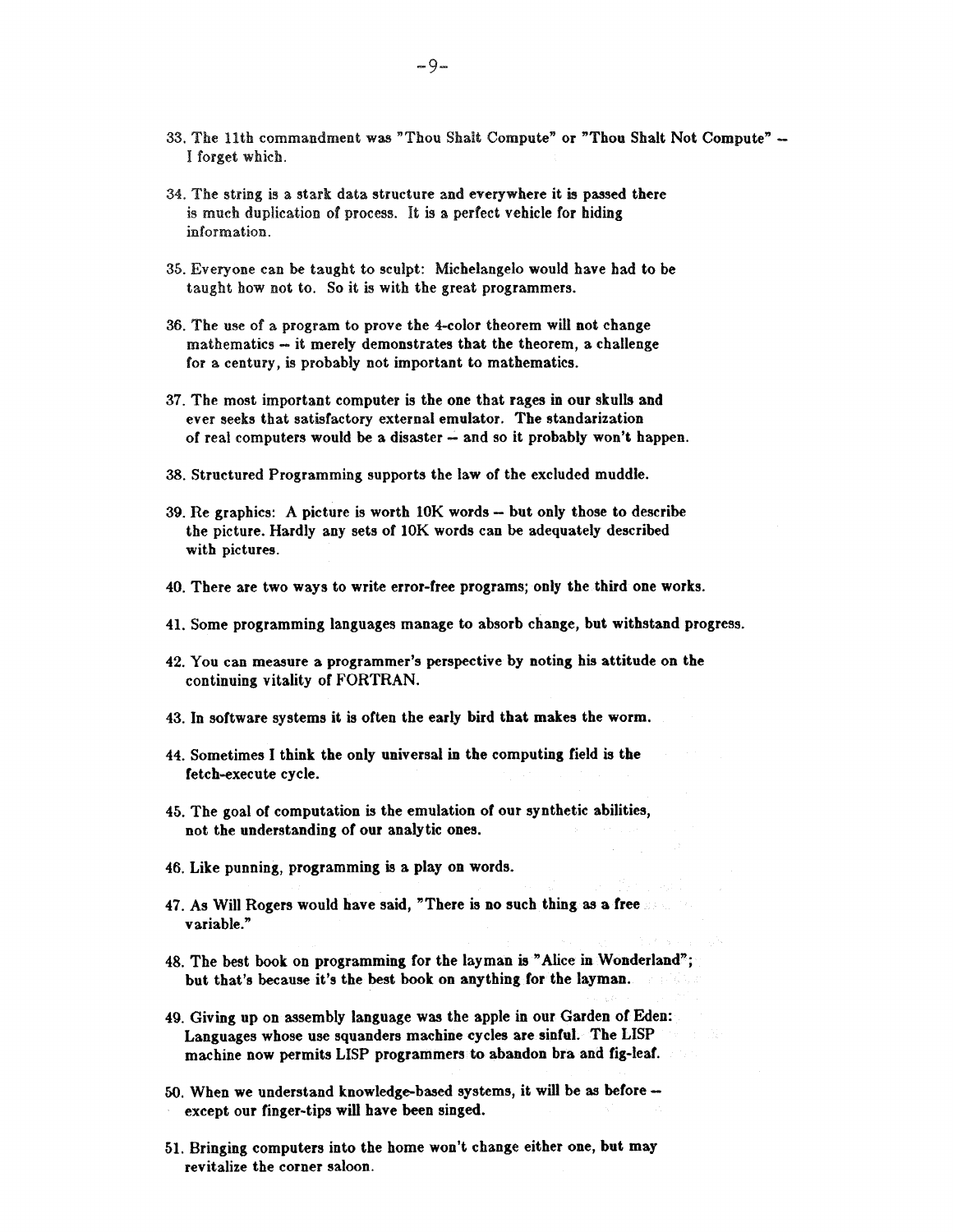- 52. Systems have sub-systems and sub-systems have sub-systems and so on ad finitum  $-$  which is why we're always starting over.
- 53. So many good ideas are never heard from again once they embark in a voyage on the semantic gulf.
- 54. Beware of the Turing tar-pit in which everything is possible but nothing of interest is easy.
- 55. A LISP programmer knows the value of everything, but the cost of nothing.
- 56. Software is under a constant tension. Being symbolic it is arbitrarily perfectible; but also it is arbitrarily changeable.
- 57. It is easier to change the specification to fit the program than vice versa.
- '58. Fools ignore complexity. Pragmatists suffer it. Some can avoid it, Geniuses remove it.
- 59. In English every word can be verbed. Would that it were so in our programming languages.
- 60. Dana Scott is the Church of the Lattice-Way Saints.
- 61. In programming, as in everything else, to be in error is to be reborn.
- 62. In computing, invariants are ephemeral.
- 63. When we write programs that "learn", it turns out we do and they don't.
- 64. Often it is means that justify ends: Goals advance technique and technique survives even when goal structures crumble.
- 65. Make no mistake about it: Computers process numbers -- not symbols. We measure our understanding (and control) by the extent to which we can arithmetize an activity.
- 66. Making something variable is easy. Controlling duration of constancy is the trick.
- 67. Think of all the psychic energy expended in seeking a fundamental distinction between "algorithm" and "program".
- 68. If we believe in data structures, we must believe in independent (hence simultaneous) processing. For why else would we collect items within a structure? Why do we tolerate languages that give us the **one**  without the other?
- 69. In a 5 year period we get one superb programming language. Only we can't control when the 5 year period will begin.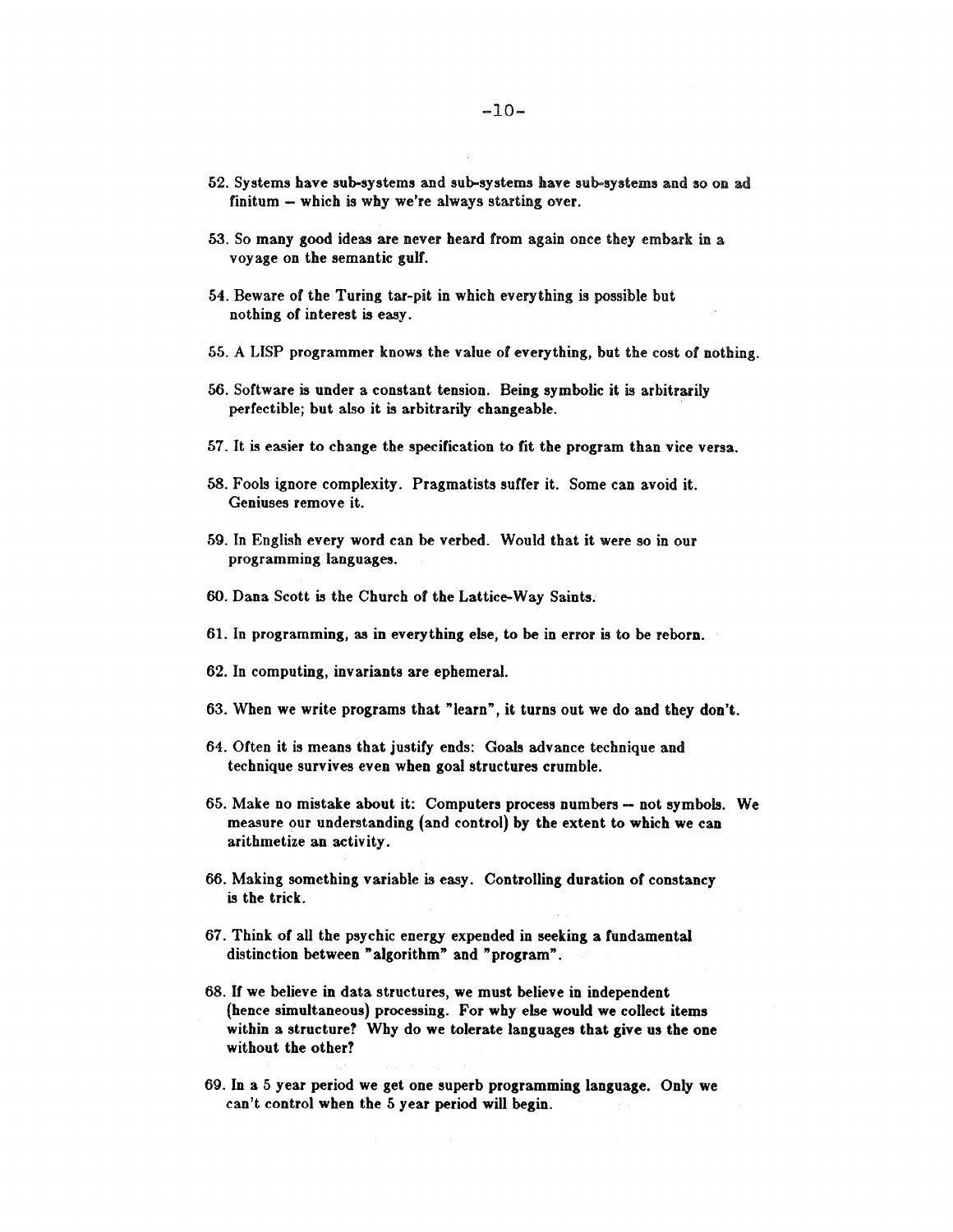- 70. Over the centuries the Indians developed sign language for communicating phenomena of interest. Programmers from different tribes (FORTRAN, LISP, ALGOL, SNOBOL, etc.) could use one that doesn't require them to carry a blackboard on their ponies.
- 71. Documentation is like term insurance: It satisfies because almost no one who subscribes to it depends on its benefits.
- 72. An adequate bootstrap is a contradiction in terms.
- 73. It is not a language's weaknesses but its strengths that control the gradient of its change: Alas, a language never escapes its embryonic sac.
- 74. Is it possible that software is not like anything else, that it is meant to be discarded: that the whole point is to always see it as soap bubble?
- 75. Because of its vitality, the computing field is always in desperate need of new cliches: Banality soothes our nerves.
- 76. It is the user who should parametrize procedures, not their creators.
- 77. The cybernetic exchange between man, computer and algorithm is like a game of musical chairs: The frantic search for balance always leaves one of the three standing ill at ease.
- 78. If your computer speaks English it was probably made in Japan.
- 79. A year spent in artificial intelligence is enough to make one believe in God.
- 80. Prolonged contact with the computer turns mathematicians into clerks and vice versa.
- 81. In computing, turning the obvious into the useful is a living definition of the word "frustration".
- 82. We are on the verge: Today our program proved Fermat's next-to-last theorem!
- 83. What is the difference between a Turing machine and the modern computer? It's the same as that between Hillary's ascent of Everest and the establishment of a Hilton hotel on its peak.
- 84. Motto for a research laboratory: What we work on today, others will first think of tomorrow.
- 85. Though the Chinese should adore APL, it's FORTRAN they put their money on.
- 86. We kid ourselves if we think that the ratio of procedure to data in an active data-base system can be made arbitrarily small or even kept small.
- 87. We have the mini and the micro computer. In what semantic niche would the pico computer fall?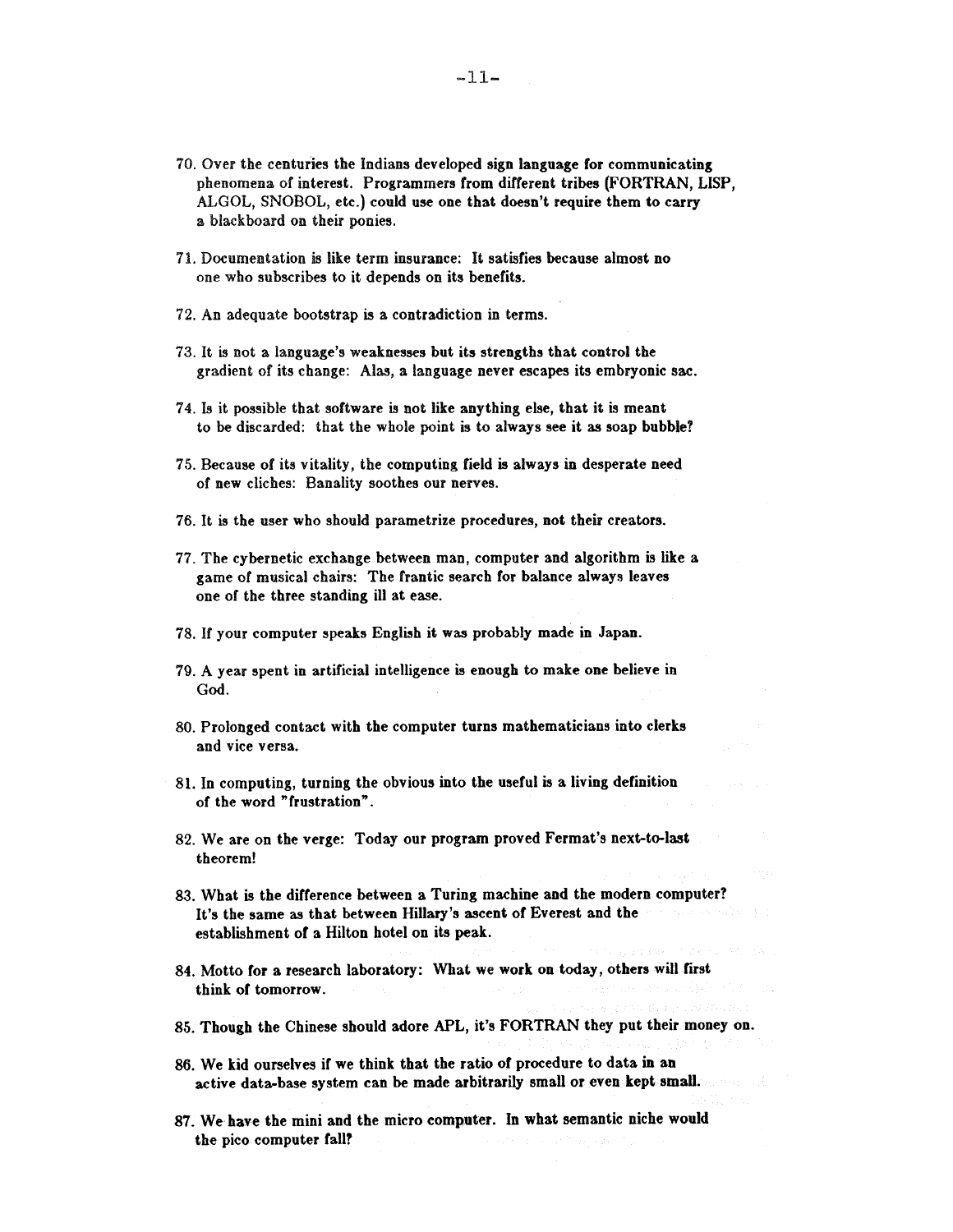- 88. It is not the computer's fault that Maxwell's equations are not adequate to design the electric motor.
- 89. One does not learn computing by using a hand calculator, but one can forget arithmetic.
- 90. Computation has made the tree flower.
- 91. The computer reminds one of Lon Chaney  $-$  it is the machine of a thousand faces.
- 92. The computer is the ultimate polluter: Its feces are indistinguishable from the food it produces.
- 93. When someone says "I want a programming language in which I need only say what I wish done," give him a lollipop.
- 94. Interfaces keep things tidy, but don't accelerate growth: Functions do.
- 95. Don't have good ideas if you aren't willing to be responsible for them.
- 96. Computers don't introduce order anywhere as much as they expose opportunities.
- 97. When a professor insists computer science is X but not Y, have compassion for his graduate students.
- **98.** In computing, the mean time to failure keeps getting shorter.
- 99. In man-machine symbiosis, it is man who must adjust: The machines can't.
- 100. We will never run out of things to program as long as there is **a**  single program around.
- 101. Dealing with failure is easy: Work hard to improve. Success is also easy to handle: You've solved the wrong problem. Work hard to improve.
- **102.** One can't proceed from the informal to the formal by formal means.
- 103. Purely applicative languages are poorly applicable.
- 104. The proof of a system's value is its existence.
- 105. You can't communicate complexity, only an awareness of it.
- 106. It's difficult to extract sense from strings, but they're the only communication coin we can count on.
- 107. The debate rages on: Is PL/I Bachtrian or Dromedary?
- 108. Whenever two programmers meet to criticize their programs, both are silent.